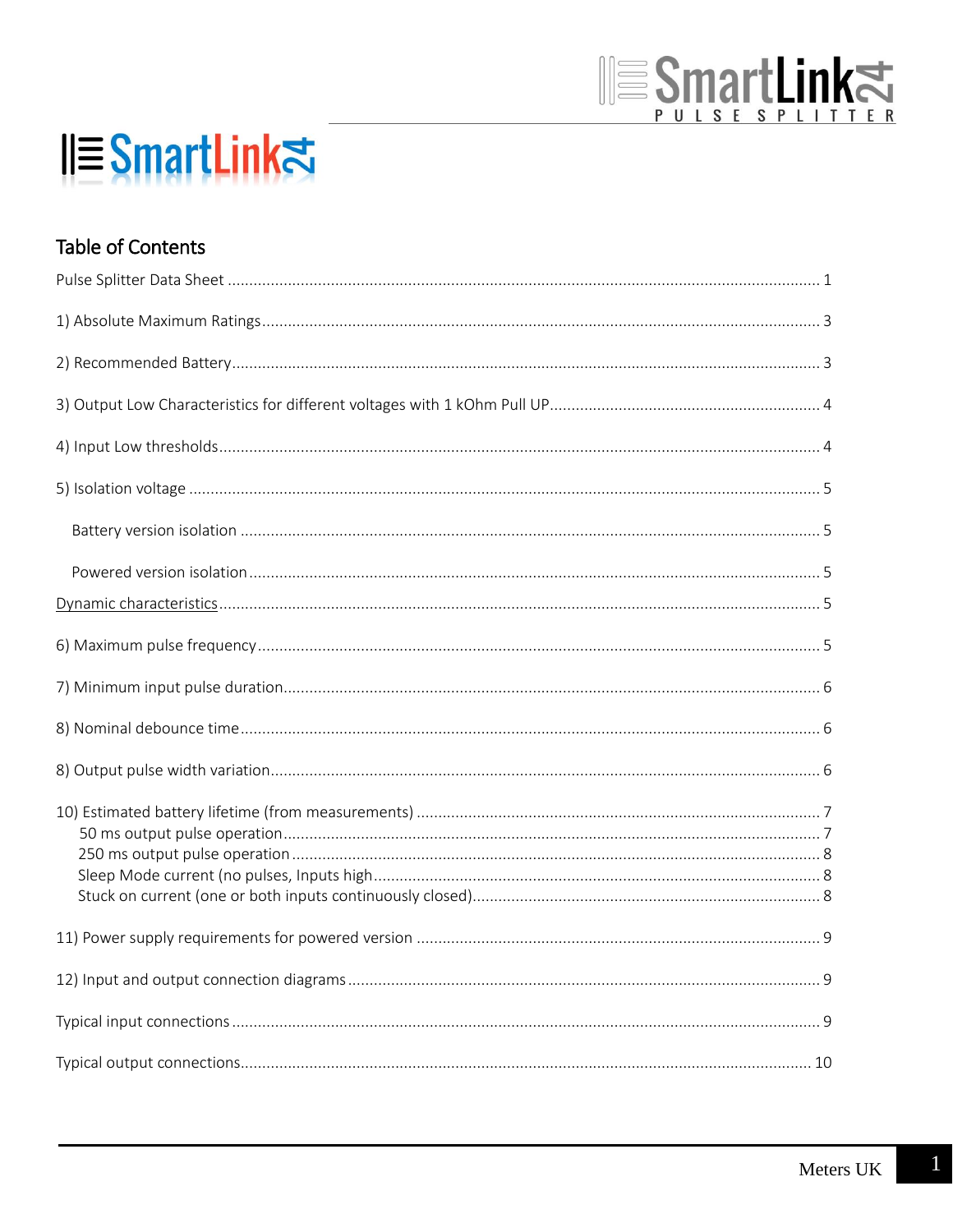## **SmartLinks**

## **Illustration Index**

## **Index of Tables**

 $\overline{2}$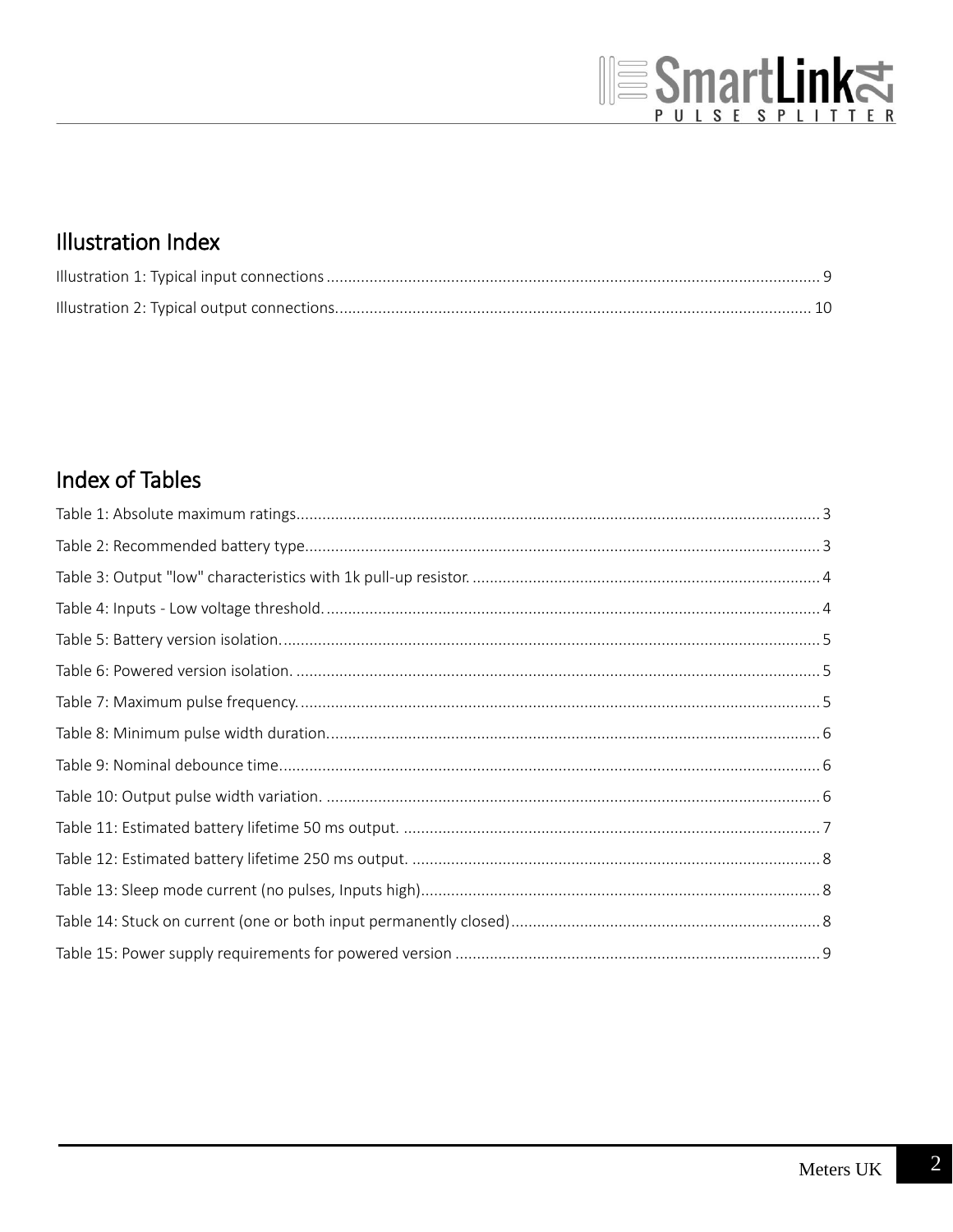## 1) Absolute Maximum Ratings

| Absolute maximum ratings                                   |                             |
|------------------------------------------------------------|-----------------------------|
| Parameter                                                  | Value                       |
| Input voltage to pulsed inputs [1]                         | 60 Vdc                      |
| Supply voltage (for psu version) [2]                       | $45V$ pk-pk $45V$ dc        |
| Output voltage (across terminals) [3]                      | 60 Vdc                      |
| Output current sinking [3]                                 | $100 \text{ mA}$            |
| Maximum external supply voltage (for powered versions) [4] | 40 Vdc (40Vpk ac<br>28Vrms) |

*Table 1: Absolute maximum ratings.*

Notes:

[1] Inputs are designed for "volt-free" switches ( reed switches) and have integrated internal weak pull-ups. Inputs will work with open-drain or open collector inputs.

[2] Maximum voltage difference between power supply terminals.

[3] Maximum voltage difference across terminals. Current limited by pull-up resistor on input of other equipment i.e. BMS system. For example: 24V BMS system with a 1 k Ohm resistive pullup on the input will limit the current to 24 mA

[4] Powered version is designed for a nominally 24Vrms A.C. Transformer (Vpk should be approximately 34 Vpk. The powered version will also work with a DC input.

### 2) Recommended Battery

| Recommended battery |                                                  |                                                                       |
|---------------------|--------------------------------------------------|-----------------------------------------------------------------------|
| Battery type        | Nominal voltage:<br>Capacity:<br>Battery format: | 3.6V<br>$2.6$ Ah<br>AA<br>Battery Chemistry: Lithium Thionyl Chloride |

*Table 2: Recommended battery type.*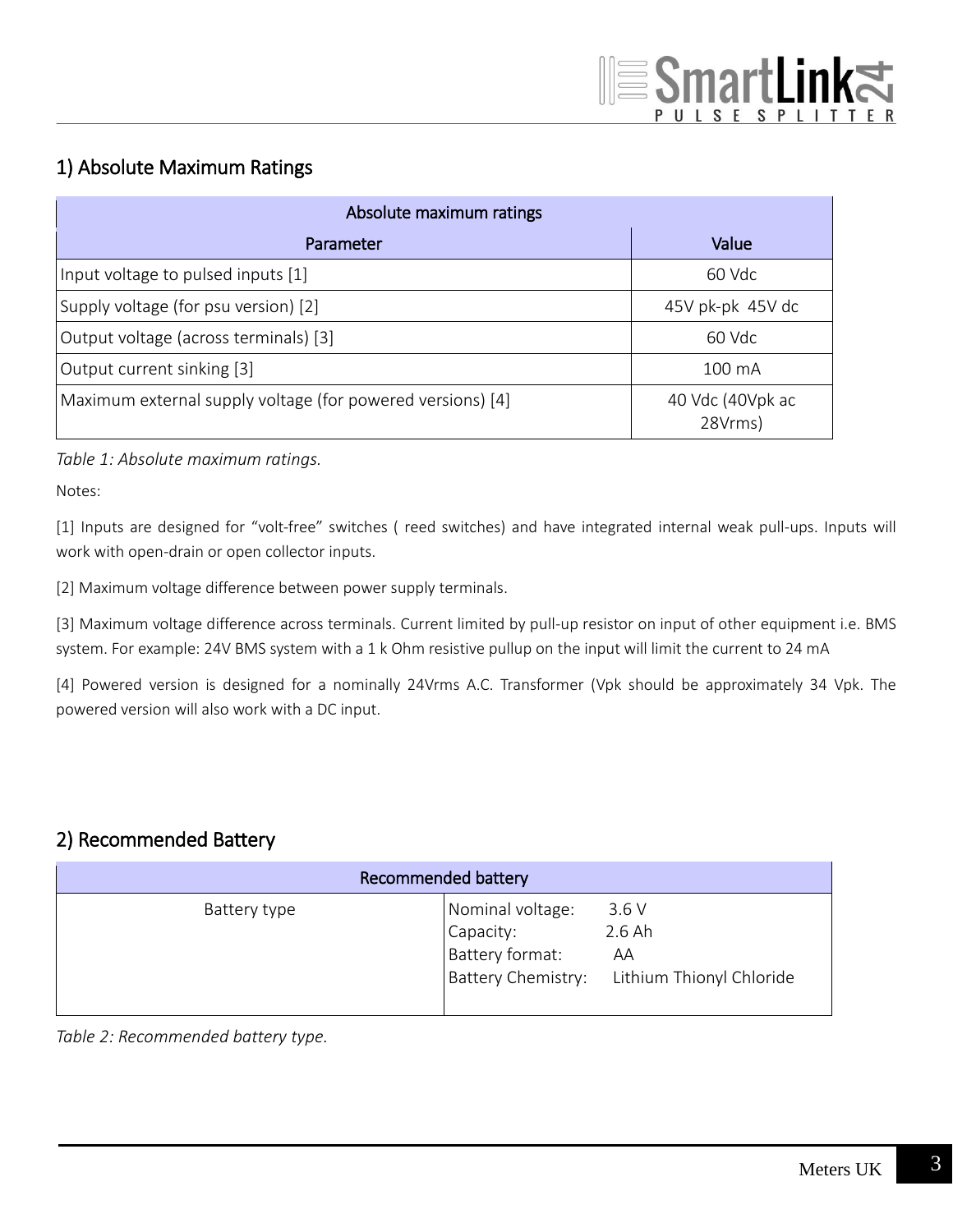## 3) Output Low Characteristics for different voltages with 1 kOhm Pull UP

Note: 1k Ohm resistor used in all cases

| <b>Output Characteristics [1]</b> |                    |
|-----------------------------------|--------------------|
| <b>Bias Condition</b>             | Output low voltage |
| 3.3V                              | 4 mV               |
| 5 V                               | 12 mV              |
| 10 V                              | 28 mV              |
| 20 V                              | 72 mV              |
| 30 V                              | 100 mV             |
| 40 V                              | 140 mV             |
| 50 V                              | 180 mV             |
| 60 V                              | 240 mV             |

*Table 3: Output "low" characteristics with 1k pull-up resistor.*

Notes: [1] Tested on 2 units on all of the outputs leading to a total of 8 output devices.

## 4) Input Low thresholds

Note: The unit is primarily designed for "volt-less" switches and open-drain or open collector connections to the input terminals. The unit should work with other input types e.g. TTL or CMOS as long as the input can be pulled low enough.

| Input Low Thresholds             |       |
|----------------------------------|-------|
| Condition                        | Value |
| Input low voltage thresholds [1] | 0.5V  |
|                                  |       |

*Table 4: Inputs - Low voltage threshold.*

Notes:

[1] Values taken from measurements and data sheet parameters.

Note: If other interfacing levels are required please ask for assistance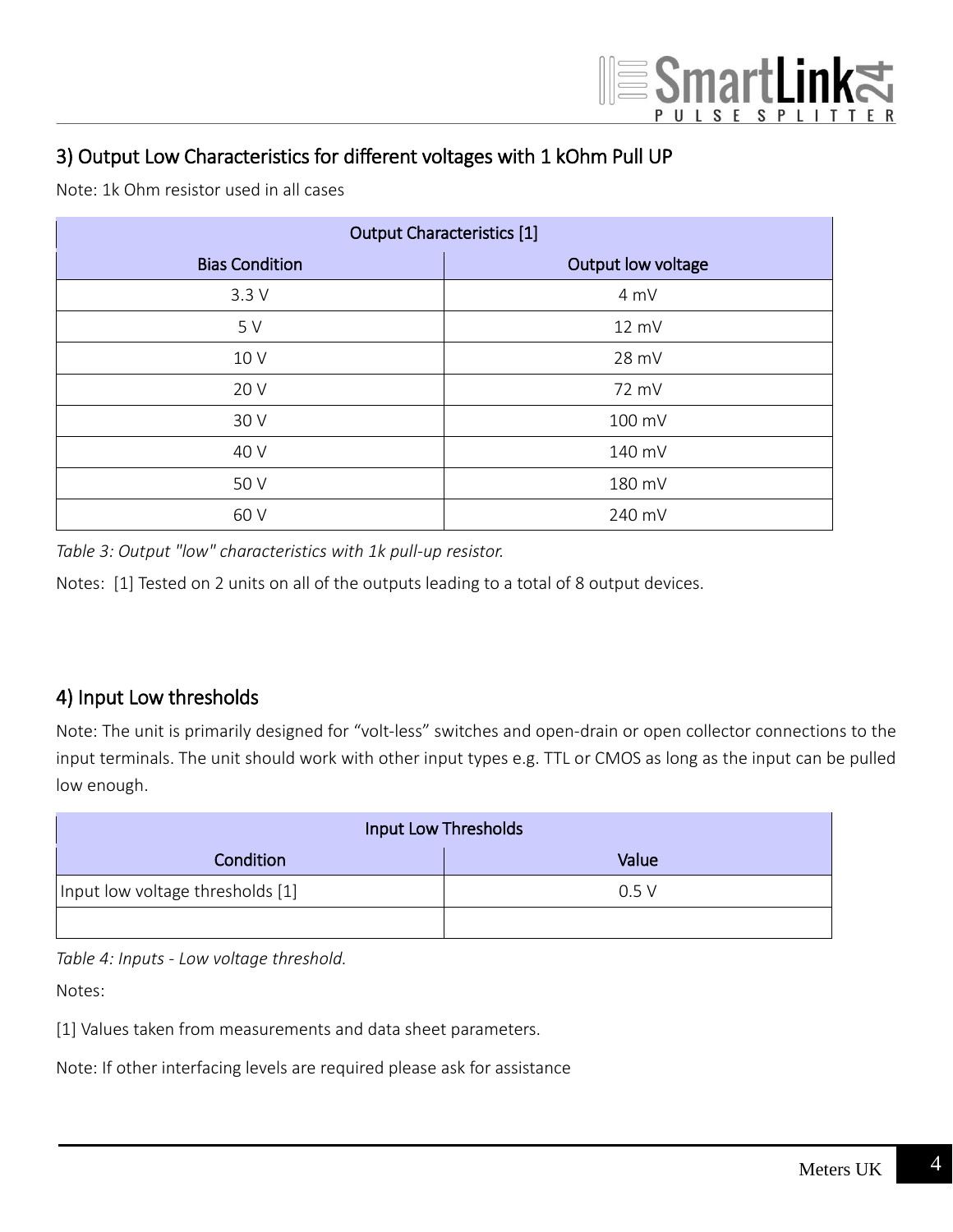## 5) Isolation voltage

#### BATTERY version isolation

| Battery version isolation.                   |                       |
|----------------------------------------------|-----------------------|
| Isolation voltage [1]<br>Circuitry           |                       |
| Isolation between input side and output side | 13.9 kVdc ; 9.0 kVrms |
| Isolation between output side outputs        | 1kVdc; 0.7kVrms       |

*Table 5: Battery version isolation.*

Notes: [1] Estimates taken from data sheet parameters and pcb layout.

#### POWERED version isolation

| Powered version isolation                                                |                   |
|--------------------------------------------------------------------------|-------------------|
| Circuitry                                                                | Isolation voltage |
| Isolation between input side and output side                             | No isolation      |
| Isolation between output side circuitry and outputs<br>$\lceil 1 \rceil$ | 1kVdc; 0.7kVrms   |

#### *Table 6: Powered version isolation.*

Notes: [1] Assumes that the power supply circuitry does not share a common connection with external circuitry connected to the output side.

## *Dynamic characteristics*

#### 6) Maximum pulse frequency

| Maximum pulse frequency                         |                       |
|-------------------------------------------------|-----------------------|
| Condition – output pulse width setting (ms) [1] | Pulse frequency (pps) |
| 50                                              | 10                    |
| 250                                             |                       |

#### *Table 7: Maximum pulse frequency.*

Notes:

[1] The maximum pulse frequency is ultimately limited by the output pulse width duration and assumes the output pulses will be at approximately 50% duty cycle. e.g. 50ms on / 50ms off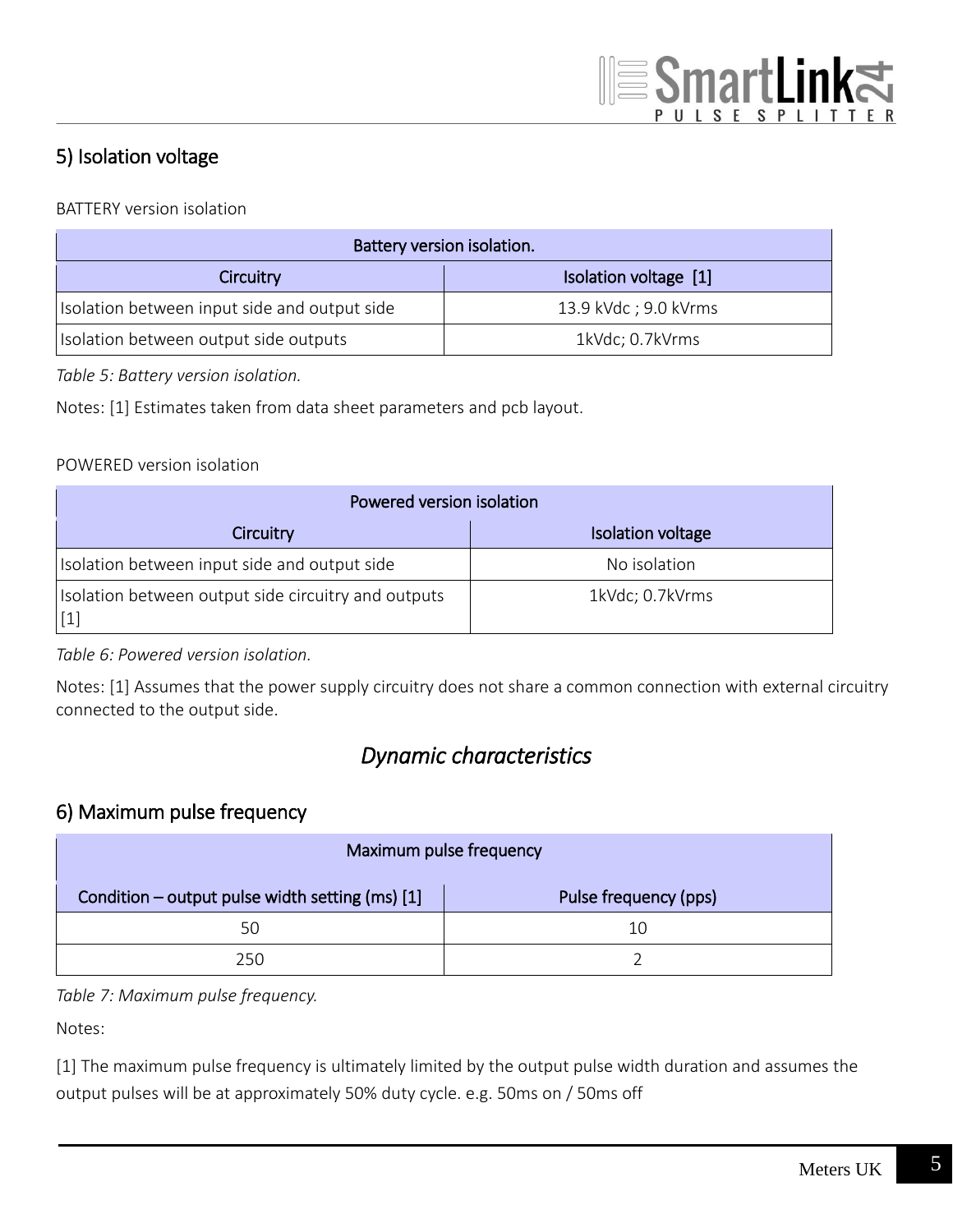## 7) Minimum input pulse duration

| Minimum input pulse duration |                                                                                                                                                                                                                |
|------------------------------|----------------------------------------------------------------------------------------------------------------------------------------------------------------------------------------------------------------|
| Pulse width (ms)             | Test conditions [1] [2]                                                                                                                                                                                        |
| $20 \text{ ms}$              | 80 ms high 20 ms low continuous pulse train.<br>Open-collector input connections using Avago HCPL-817<br>optocoupler.<br>No contact bounce.<br>Negative going pulse i.e. switch closure with resistive pull-up |

*Table 8: Minimum pulse width duration.*

Notes:

[1] Will work at this pulse width with "good" reed relays (contact bounce in order of 1-4ms) or reed-switches.

[2] Also tested with RE030012 relays with severe contact bounce (close time and bounce in the order of 10 ms). A reasonable pulse width and pulse repetition for these relays is 80 ms and 6 pps respectively.

These relays were tested with 20 ms pulse width duration, but there were occasional missing pulses.

Note: sometimes at short pulse width operation these relays could exhibit bounce much greater than 10 ms.

## 8) Nominal debounce time

| Nominal debounce time (ms) |
|----------------------------|
| $10 \text{ ms}$            |

*Table 9: Nominal debounce time.*

#### 9) Output pulse width variation

| Output pulse width variation |              |              |  |
|------------------------------|--------------|--------------|--|
| Nominal Pulse duration (ms)  | Minimum (ms) | Maximum (ms) |  |
| 50                           | 50           | 58           |  |
| 250                          | 250          | 264          |  |

*Table 10: Output pulse width variation.*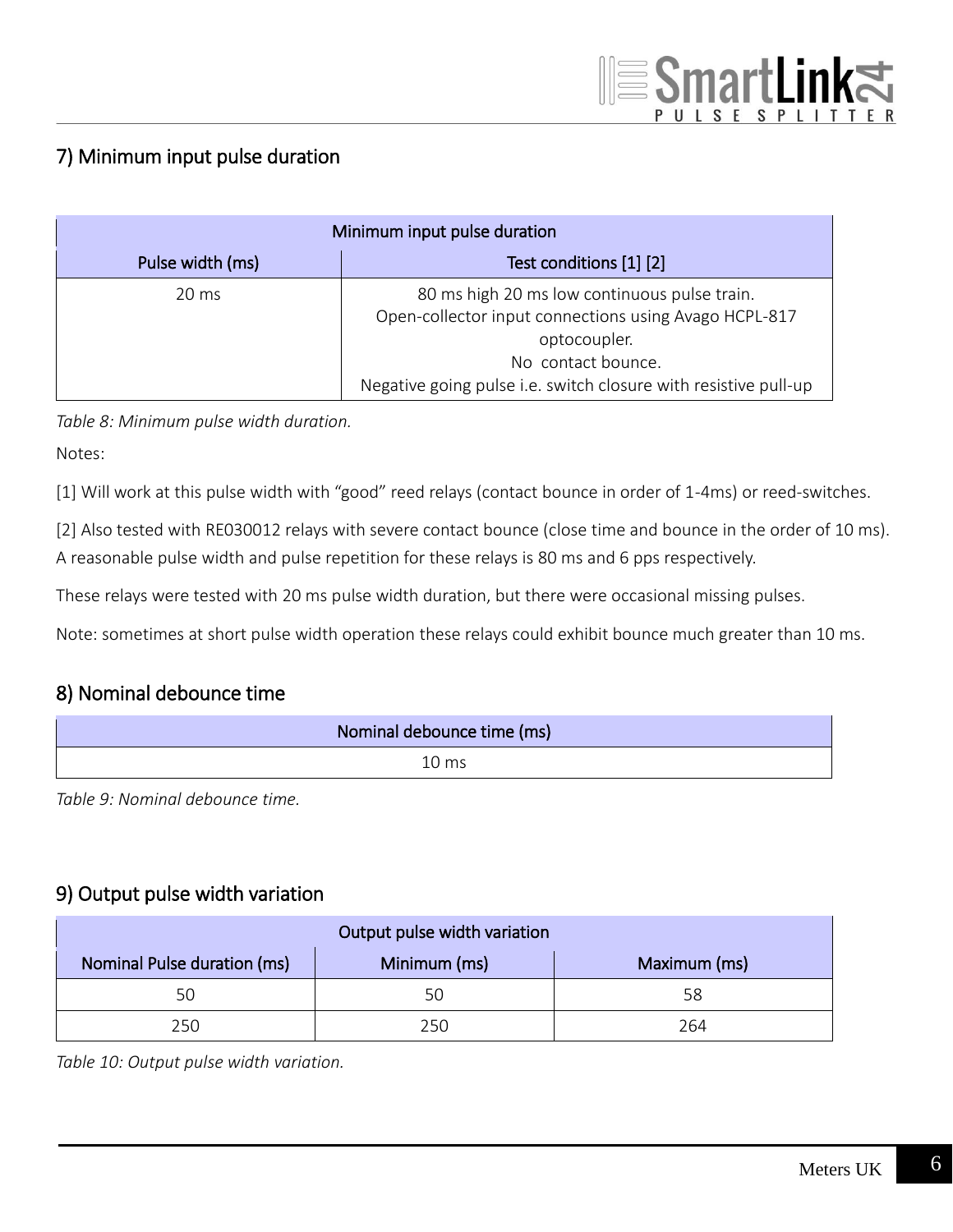## 10) Estimated battery lifetime (from measurements)

50ms output pulse operation

| Estimated Battery Lifetime (from measurements) (1)                                                                                |                            |                            |                            |                            |
|-----------------------------------------------------------------------------------------------------------------------------------|----------------------------|----------------------------|----------------------------|----------------------------|
|                                                                                                                                   | <b>Input Side</b>          |                            | Output side                |                            |
| <b>Conditions</b>                                                                                                                 | Average<br>Current<br>(UA) | Expected<br>lifetime (Yrs) | Average<br>Current<br>(UA) | Expected<br>lifetime (Yrs) |
| ** Target Specification **<br>1 input<br>4 outputs<br>200 ms input pulse width<br>50 ms output pulse width<br>1 pulses per second | 11.37                      | 26.17<br>$(9)$ [2]         | 26.17                      | 10.97<br>$(9)$ [2]         |
| 1 input<br>4 outputs<br>500 ms input pulse width<br>50 ms output pulse width<br>1 pulses per second                               | 17.8                       | 16.67                      | As above                   | As above                   |
| 1 input<br>4 outputs<br>200 ms input pulse width<br>50 ms output pulse width<br>2 pulses per second                               | 23                         | 12.94                      | 54                         | 5.47                       |
| 1 input<br>4 outputs<br>400 ms input pulse width<br>50 ms output pulse width<br>2 pulses per second                               | 38                         | 7.7                        | As above                   | As above                   |
| 1 input<br>4 outputs<br>50 ms input pulse width<br>50 ms output pulse width<br>5 pulses per second                                | 33                         | 8.8                        | 129                        | 2.28                       |

*Table 11: Estimated battery lifetime 50 ms output.*

Notes: [1] Assumes the inputs are not continuously stuck-on (closed).

[2] In all cases the maximum life of the batteries will be 10 years.

SmartLink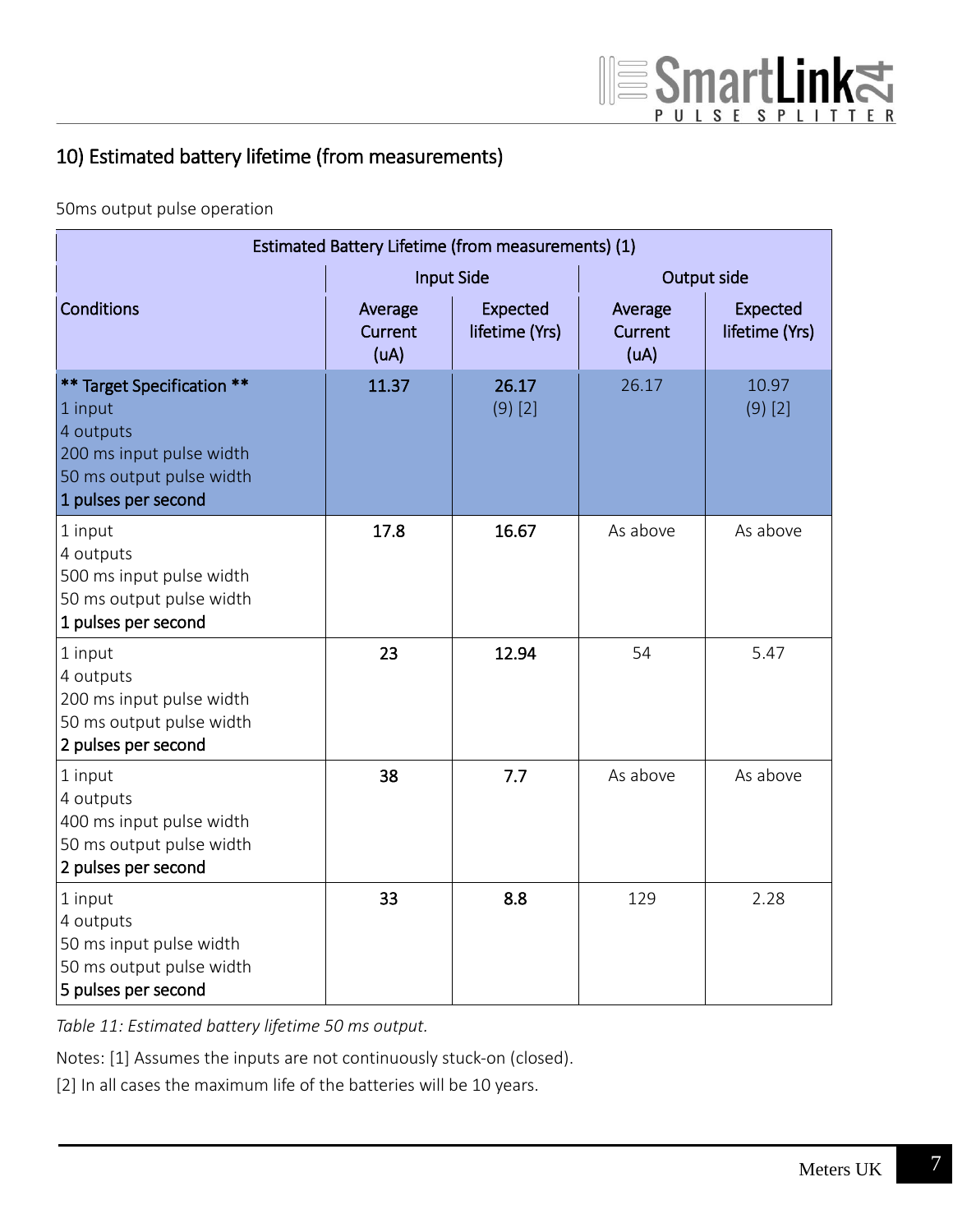#### 250 ms output pulse operation

| Estimated Battery Life 250 ms operation |                                        |
|-----------------------------------------|----------------------------------------|
| Condition                               | Estimated battery life Output side [1] |
| $ 1$ input                              | 2.75 years [2]                         |
| 4 outputs                               |                                        |
| 200 ms input pulse width                |                                        |
| 250 ms output pulse width               |                                        |
| 1 pulses per second                     |                                        |

*Table 12: Estimated battery lifetime 250 ms output.*

Notes: [1] The input side estimates will not change from reported values in table 4.

[2] For the same input operating conditions, the 250 ms output time will reduce the battery lifetime by a factor of 4.

SLEEP Mode current (no pulses, Inputs high)

| Sleep mode current (no pulses, Inputs high) |               |         |                |
|---------------------------------------------|---------------|---------|----------------|
|                                             | Input         | Output  |                |
| Current                                     | Years [1]     | Current | Years [1]      |
| 80 nA                                       | $>> 10$ years | 80 nA   | $\gg$ 10 years |

*Table 13: Sleep mode current (no pulses, Inputs high)*

Notes: [1] Normal battery life is approximately 10 years maximum.

Stuck on current (one or both inputs continuously closed)

| Stuck on current (one or both input permanently closed) [1] |                  |       |
|-------------------------------------------------------------|------------------|-------|
| Condition                                                   | Current (uA) [2] | Years |
| 1 input shorted                                             | 36               | 82    |
| 2 inputs shorted                                            |                  |       |

*Table 14: Stuck on current (one or both input permanently closed)*

Notes:

[1] Calculated from 3.6 Vdc supply with 100 k Ohm pull up resistor shorted to ground. Also checked through measurements.

[2] Note that if the inputs are stuck on for half of the time the battery life will increase in direct proportion.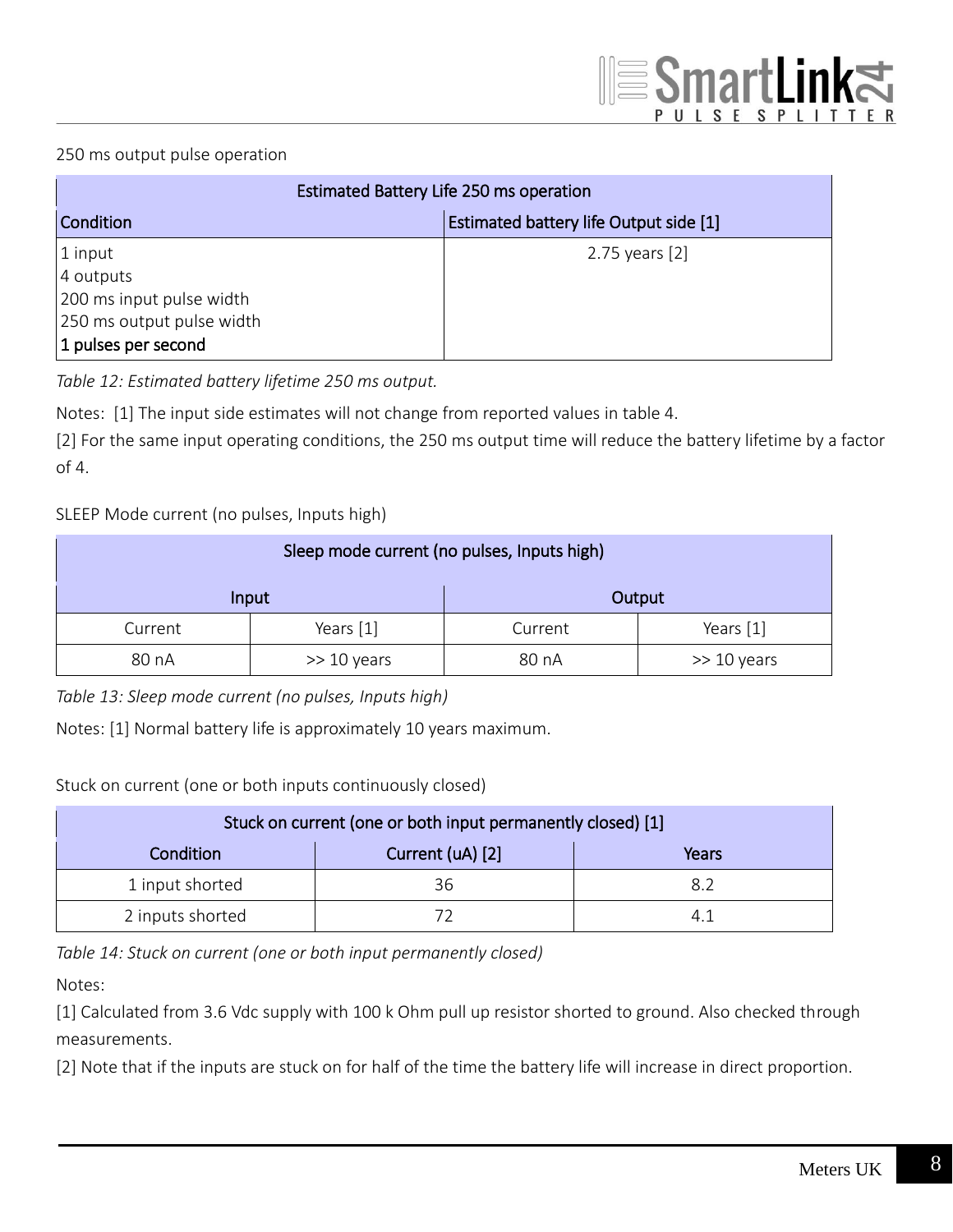## 11) Power supply requirements for powered version

| Power supply requirements for powered version                        |                          |  |
|----------------------------------------------------------------------|--------------------------|--|
| Parameter                                                            | Value                    |  |
| Minimum input voltage                                                | 7 Vdc (7 Vpk)            |  |
| Maximum input voltage                                                | 40 Vdc (40Vpk ac 28Vrms) |  |
| Typical supply current (see tables 11 and 12 also)<br>[1] Worst case | 400 uA                   |  |

*Table 15: Power supply requirements for powered version*

Notes: [1] Worst case operation estimated from 400 ms input pulse 250 ms output pulse at 2 pps.

#### 2) Input and output connection diagrams

Typical INPUT connections